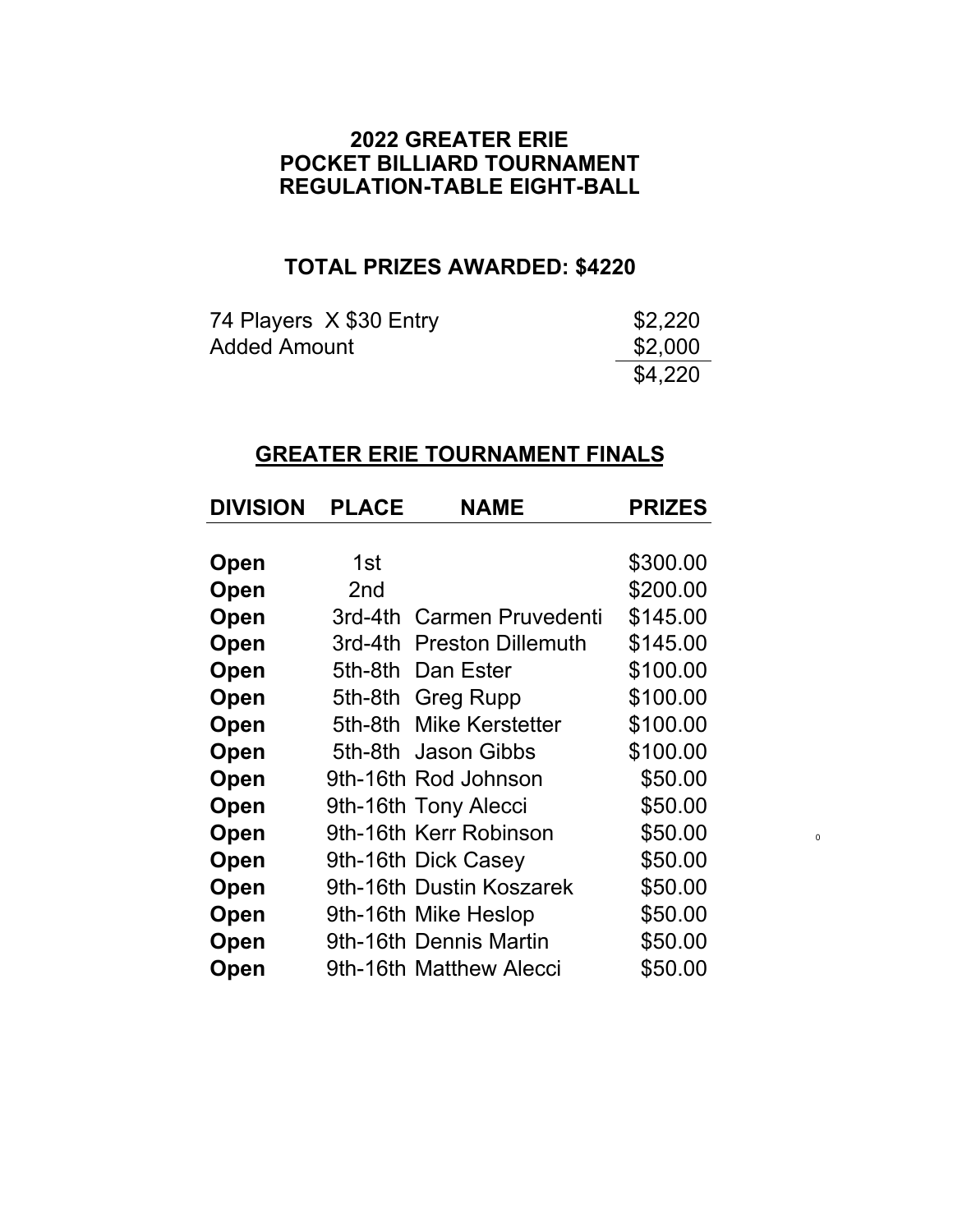## **REGULATION-TABLE EIGHT-BALL 2022 GREATER ERIE POCKET BILLIARD TOURNAMENT**

#### **GREATER ERIE HANDICAP TOURNAMENT FINALS**

| <b>HDCP</b> | 1st      |                       | \$250.00 |
|-------------|----------|-----------------------|----------|
| <b>HDCP</b> | 2nd      |                       | \$160.00 |
| <b>HDCP</b> | 3rd-4th  | <b>Shawn Stratton</b> | \$110.00 |
| <b>HDCP</b> | 3rd-4th  | <b>Ben DeJesus</b>    | \$110.00 |
| <b>HDCP</b> | 5th-8th  | <b>Brad Hagley</b>    | \$80.00  |
| <b>HDCP</b> | 5th-8th  | Tim Black Jr          | \$80.00  |
| <b>HDCP</b> | 5th-8th  | <b>Matthew Leach</b>  | \$80.00  |
| <b>HDCP</b> | 5th-8th  | Dick Casey            | \$80.00  |
| <b>HDCP</b> | 9th-16th | <b>Cheryl Reed</b>    | \$40.00  |
| <b>HDCP</b> | 9th-16th | Dennis Martin         | \$40.00  |
| <b>HDCP</b> | 9th-16th | <b>Herb Smalls</b>    | \$40.00  |
| <b>HDCP</b> | 9th-16th | <b>Mike Heslop</b>    | \$40.00  |
| <b>HDCP</b> | 9th-16th | <b>Jamaal Ulmer</b>   | \$40.00  |
| <b>HDCP</b> | 9th-16th | Dan Rocky             | \$40.00  |
| <b>HDCP</b> | 9th-16th | <b>Travis Abbott</b>  | \$40.00  |
| <b>HDCP</b> | 9th-16th | Hank Hammer           | \$40.00  |